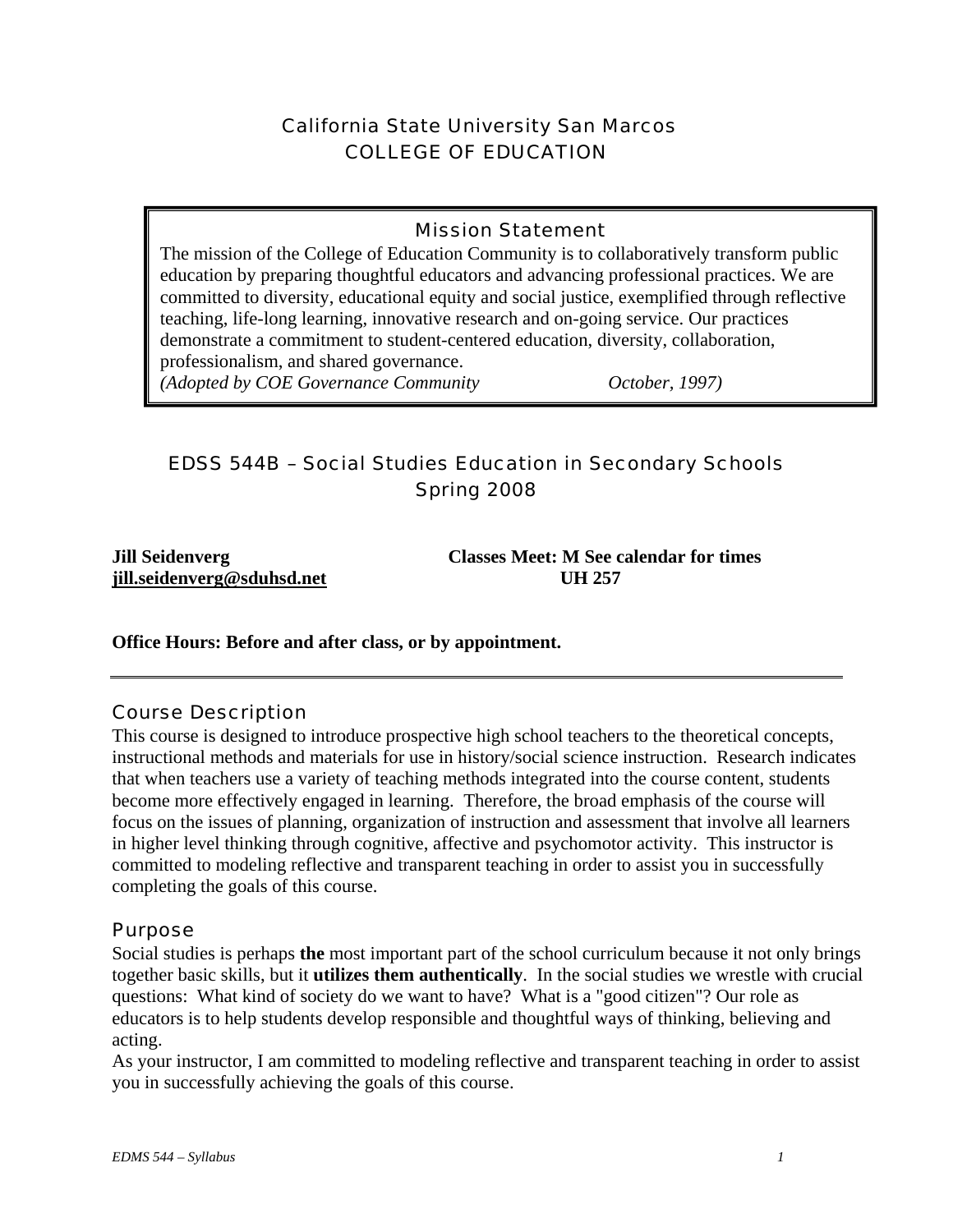# Course Goals

As a result of this course, you will be able to:

1) Apply the California History/Social Science Framework, the State H/SS Standards and related documents to the classroom experience;

2) Understand the value of incorporating primary source materials, the arts, and oral history methods into social studies instruction;

3) Become aware of the multitude of community resources available to teachers and the ways in which these resources can be used to strengthen the social studies program;

4) Be able to design lesson plans and implement them through a developmentally appropriate unit that reflects the needs of the learning community while infusing a multicultural perspective throughout.

5) Design curricula that reflect a variety of instructional strategies and that develop higher-level thinking skills through active participation;

6) More deeply appreciate the social sciences and history as a field of study.

## Course Prerequisite

Admission to the Single Subject/CLAD Teacher Credential Program.

# Required Texts

CSDE. (2000). History-Social Science Framework (for California Public Schools K-12). Sacramento, CA. (H/SS) www.cde.ca.gov/cilbranch/cfir/hsssbeup.pdf

#### NOTE

Students will be required to bring additional text from EDSS544A as well as materials handed out in class. Students will be required to bring textbook for classes being student taught to each class meeting. Students will then use the texts in sample lessons, demonstrations and unit plans.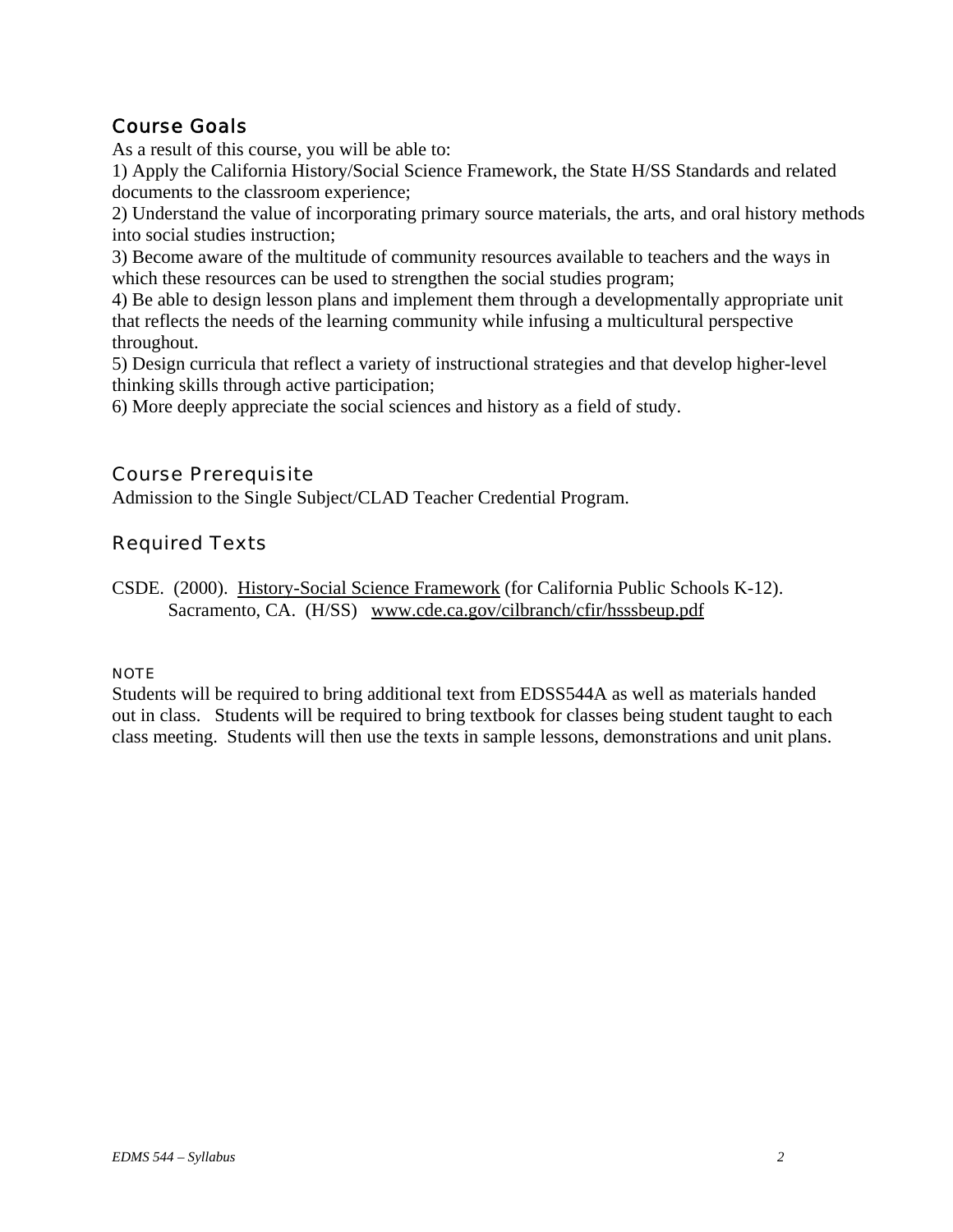## Teacher Performance Expectation (TPE) Competencies

This course is designed to help teachers seeking the Single Subject Credential to develop the skills, knowledge, and attitudes necessary to assist schools and district in implementing an effective program for all students. The successful candidate will be able to merge theory and practice in order to realize a comprehensive and extensive educational program for all students. The following TPE's are addressed in this course:

#### Primary Emphasis

TPE 1b-Subject Specific Pedagogical Skills for SS Teaching Assignment TPE 3- Interpretation and Use of Assessments TPE 4- Making Content Accessible TPE 6c-Developmentally Appropriate Practices in Grades 9-12 TPE 6d-Developmentally Appropriate Practices for Special Education TPE 9- Instructional Planning TPE10- Instructional Time

Secondary Emphasis:

TPE 2- Monitoring Student Learning During Instruction

TPE 5- Student Engagement

TPE 7- Teaching English Learners

TPE11- Social Environment

TPE12- Professional, Legal, and Ethical Obligation

#### **California State University, San Marcos College of Education**

# Infused Competencies

## Authorization to Teach English Learners

This credential program has been specifically designed to prepare teachers for the diversity of languages often encountered in California public school classrooms. The authorization to teach English learners is met through the infusion of content and experiences within the credential program, as well as additional coursework. Students successfully completing this program receive a credential with authorization to teach English learners.

(Approved by CCTC in SB 2042 Program Standards, August 02)

## Special Education

Consistent with the intent to offer a seamless teaching credential in the College of Education, this course will demonstrate the collaborative infusion of special education competencies that reflect inclusive educational practices.

## **Technology**

This course infuses technology competencies to prepare our candidates to use technologies, emphasizing their use in both teaching practice and student learning. Candidates are expected to use technology as part of their professional practice, as well as to research the topics discussed in this

course.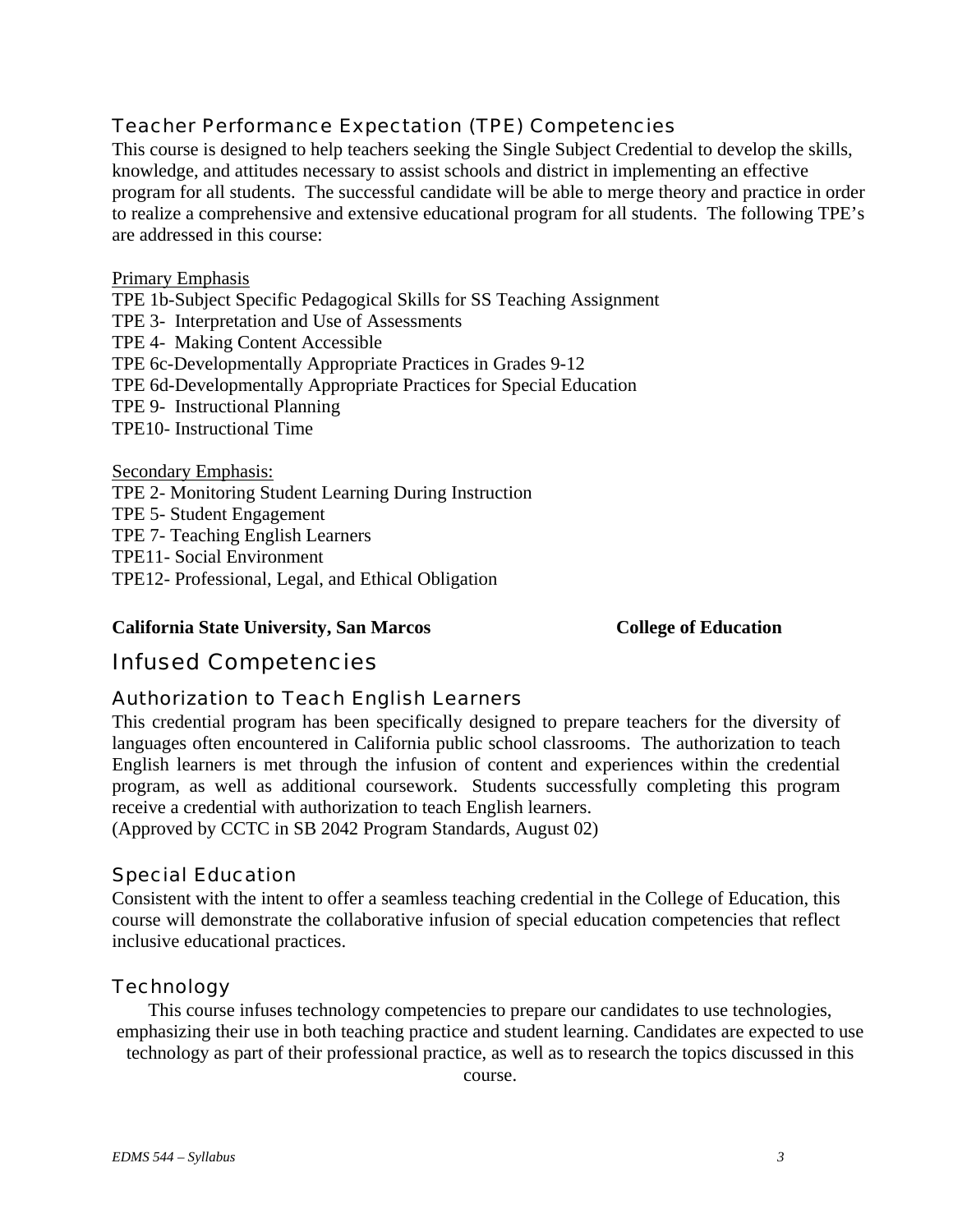## Attendance Policy

Due to the dynamic and interactive nature of courses in the College of Education, all students are expected to attend all classes and participate actively. At a minimum, students must attend more than 80% of class time, or s/he **may not receive a passing grade** for the course at the discretion of the instructor. Individual instructors may adopt more stringent attendance requirements. Should the student have extenuating circumstances, s/he should contact the instructor as soon as possible. *(Approved: 12/19/97)* 

### Students with Disabilities Requiring Reasonable Accommodations

Students with disabilities requiring reasonable accommodations must be approved for services through the Disabled Student Services Office (DSS). This office is located in Craven Hall 5205, and can be reached by phone at (760) 750-4905 or TTY (760) 750-4909. Eligible students should contact their instructor during his office hours or in a more private setting in order to ensure confidentiality.

### All University Writing Requirement

Every course at the university must have a writing requirement of at least 2500 words. This will be met through the written assignments for this course.

### CSUSM Academic Honesty Policy

"Students will be expected to adhere to standards of academic honesty and integrity, as outlined in the Student Academic Honesty Policy. All written work and oral presentation assignments must be original work. All ideas/materials that are borrowed from other sources must have appropriate references to the original sources. Any quoted material should give credit to the source and be punctuated with quotation marks.

Students are responsible for honest completion of their work including examinations. There will be no tolerance for infractions. If you believe there has been an infraction by someone in the class, please bring it to the instructor's attention. The instructor reserves the right to discipline any student for academic dishonesty in accordance with the general rules and regulations of the university. Disciplinary action may include the lowering of grades and/or the assignment of a failing grade for an exam, assignment, or the class as a whole."

Incidents of Academic Dishonesty will be reported to the Dean of Students. Sanctions at the University level may include suspension or expulsion from the University.

#### **Plagiarism:**

As an educator, it is expected that each student will do his/her own work, and contribute equally to group projects and processes. Plagiarism or cheating is unacceptable under any circumstances. If you are in doubt about whether your work is paraphrased or plagiarized see the Plagiarism Prevention for Students website http://library.csusm.edu/plagiarism/index.html. If there are questions about academic honesty, please consult the University catalog.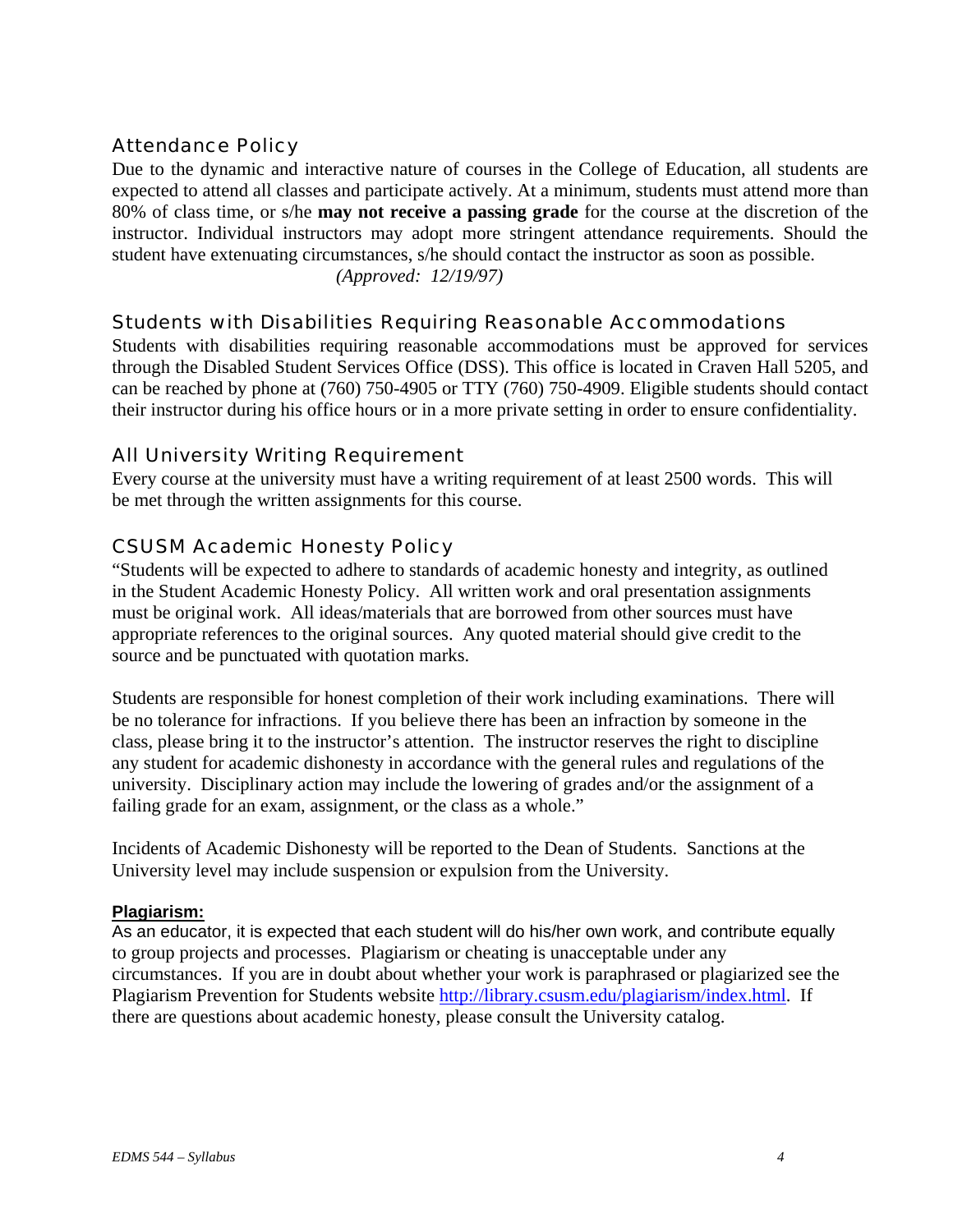## ASSIGNMENTS

Detailed assignments and rubrics will be handed out in class.

#### Strategies Notebook

#### (*TPE 1b, 3, 4, 6c, 6d*)

Students will develop a notebook of portable teaching and learning strategies that can be used for specific purposes in a variety of situations. This notebook will include categories such as thinking skills, openers, literacy skills, assessment strategies and more. Each entry will be formatted to include purposes of strategy, step-by-step implementation and reflective analysis. It should be constructed so that individual strategies can be entered and updated throughout the teacher's career.

### Unit Plans

#### (*TPE 1b, 3, 4, 9, 10*)

One unit will be designed for each class being student taught. These units will be completed on Taskstream. These units will include the essential elements of a unit plan. They will make distinction between goals and objectives, provide a variety of activities that build both conceptual understanding and skills as well as a final assesment. They will include at least two complete lesson plans that build toward the goals of the unit. It is expected that these units will be implemented during student teaching.

### **Reflections**

#### *(TPE 1b, 10)*

Each lesson, students will be asked to write reflections on the readings and class activities. These reflections will be assessed on comprehension, analysis and integration of the material. In addition, "summary reflections" in the areas of *Subject-specific Pedagogical Skills (1B) and Instructional Time (10)* will be written for inclusion and archived in Taskstream. Failure to complete any portion of Taskstream assignment will result in no credit for the course.

#### Professionalism

#### (*TPE 12, 13*)

Each student will be assessed according to the Group Participation Rubric. This assessment will focus on collaborative skills and professional responsibilities. Because this course is part of an accredited program that leads to professional certification, students are expected to demonstrate behavior consistent with a professional career. Students must:

- Attend all class meetings
- Arrive on time just as you would at a school site. Late arrivals to and early departures from class will alter the final grade.
- Prepare carefully for class.
- Complete all assignments on time. Late assignments will receive a 20% reduction in points for each day (not each class meeting) late. Occasionally a student may be asked to revise an assignment. If so, the revised work must be submitted no later than one week after it was returned and may not be eligible for full credit. If you are absent when an assignment is due, you may submit the work via email so that it is not counted late. Receipt of the assignment will be returned by the instructor.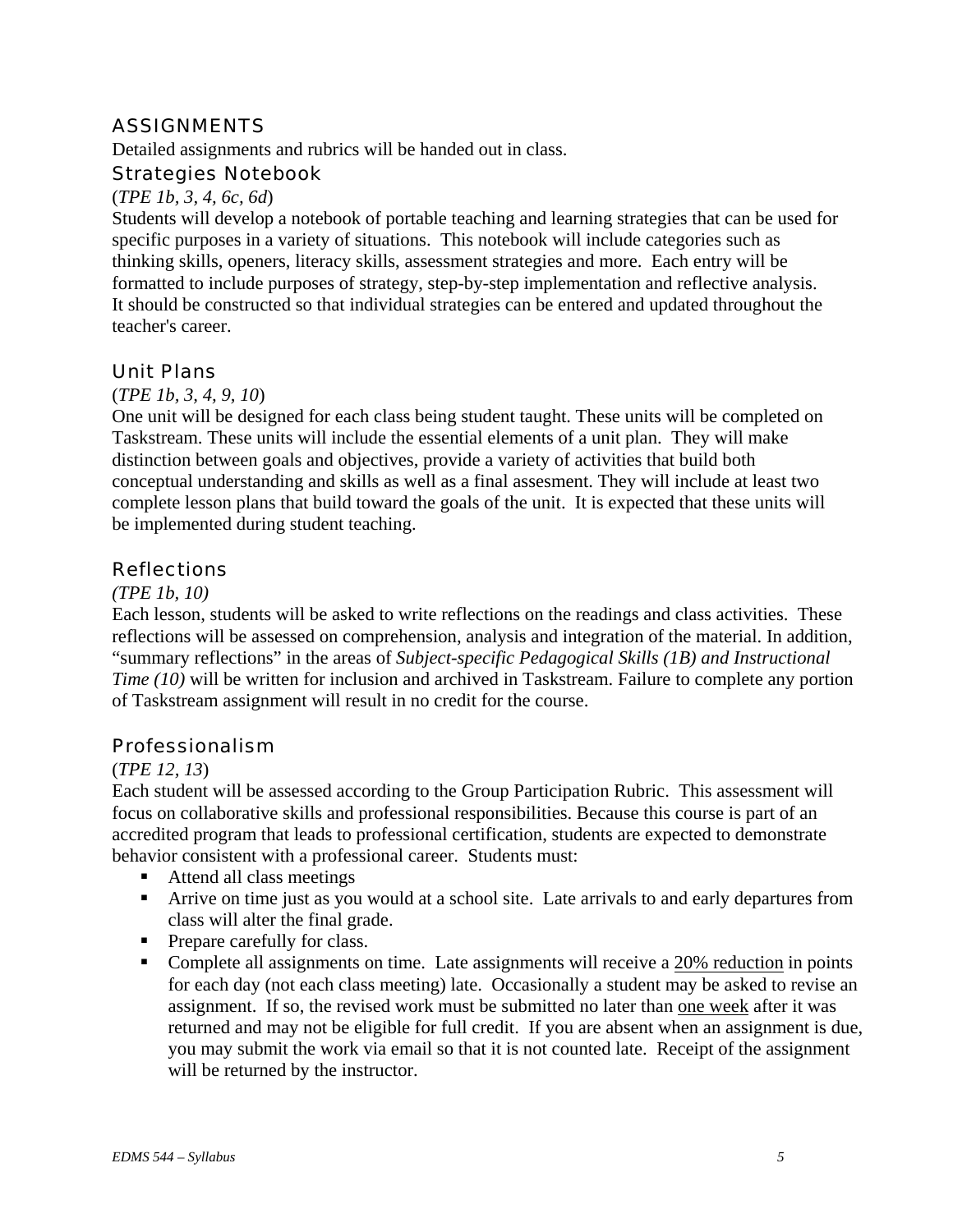Interact professionally and collaborate responsibly with your colleagues. Teacher education is a professional preparation program and students will be expected to adhere to standards of dependability, academic honesty and writing achievement.

### GRADE

| <b>Strategy Notebook</b>    | 20% |
|-----------------------------|-----|
| Unit Plans (15% each)       | 30% |
| Professionalism/Reflections | 50% |

## Assessment

#### "A" students:

- 1. Demonstrate serious commitment to their learning, making full use of the learning opportunities available to them and searching out the implications of their learning for future use.
- 2. Complete all assignments thoroughly, thoughtfully, and punctually.
- 3. Make insightful connections between all assignments and their developing overall understanding of methods of teaching social studies and its effects on student learning; they continually question and examine assumptions in a genuine spirit of inquiry.
- 4. Always collaborate with their colleagues in professional, respectful and productive ways, enhancing each participant's learning and demonstrating personal integrity.
- 5. Show high level achievement of course goals.
- 6. Consistently complete all class preparation work and are ready to engage in thoughtful discourse.
- 7. Demonstrate responsibility to meeting attendance requirements (miss fewer than 2 classes or have fewer than 2 tardies/leave class early) See COE policy at end of syllabus.

#### "B" students:

- 1. Simply comply with the course requirements and expectations.
- 2. Complete all/most assignments, usually thoroughly, thoughtfully, and punctually.
- 3. Usually connect assignments to their developing overall understanding of social studies and its effects on student learning; may be satisfied with "accepting" their learning as it's "received" without examining, very deeply, their and others' assumptions or seeking a deeper understanding of the implications.
- 4. Show reasonable achievement of course goals.
- 5. Generally collaborate with their colleagues in professional, respectful and productive ways, enhancing each participant's learning and demonstrating personal integrity.
- 6. Complete most class preparation work and are ready to engage in thoughtful discourse
- 7. Demonstrate responsibility to meeting the attendance requirements (miss fewer than three classes or have more than 3 tardies/leave class early). See COE policy at end of syllabus.

#### "C" students:

- 1. Demonstrate an inconsistent level of compliance to course requirements and expectations.
- 2. Complete all/most assignments but with limited thoroughness, thoughtfulness, and/or punctuality.
- 3. Make limited connections between assignments and their developing overall understanding of social studies and its effects on student learning; may not be open to examining assumptions or implications and might actually "dismiss" the role of building students' literacy skills through social studies.
- 4. Attempt but show limited progress in achieving course goals.
- 5. Collaborate with their colleagues in ways that are not always professional, respectful or productive; participants may be distracted from learning and/or personal integrity may not be demonstrated.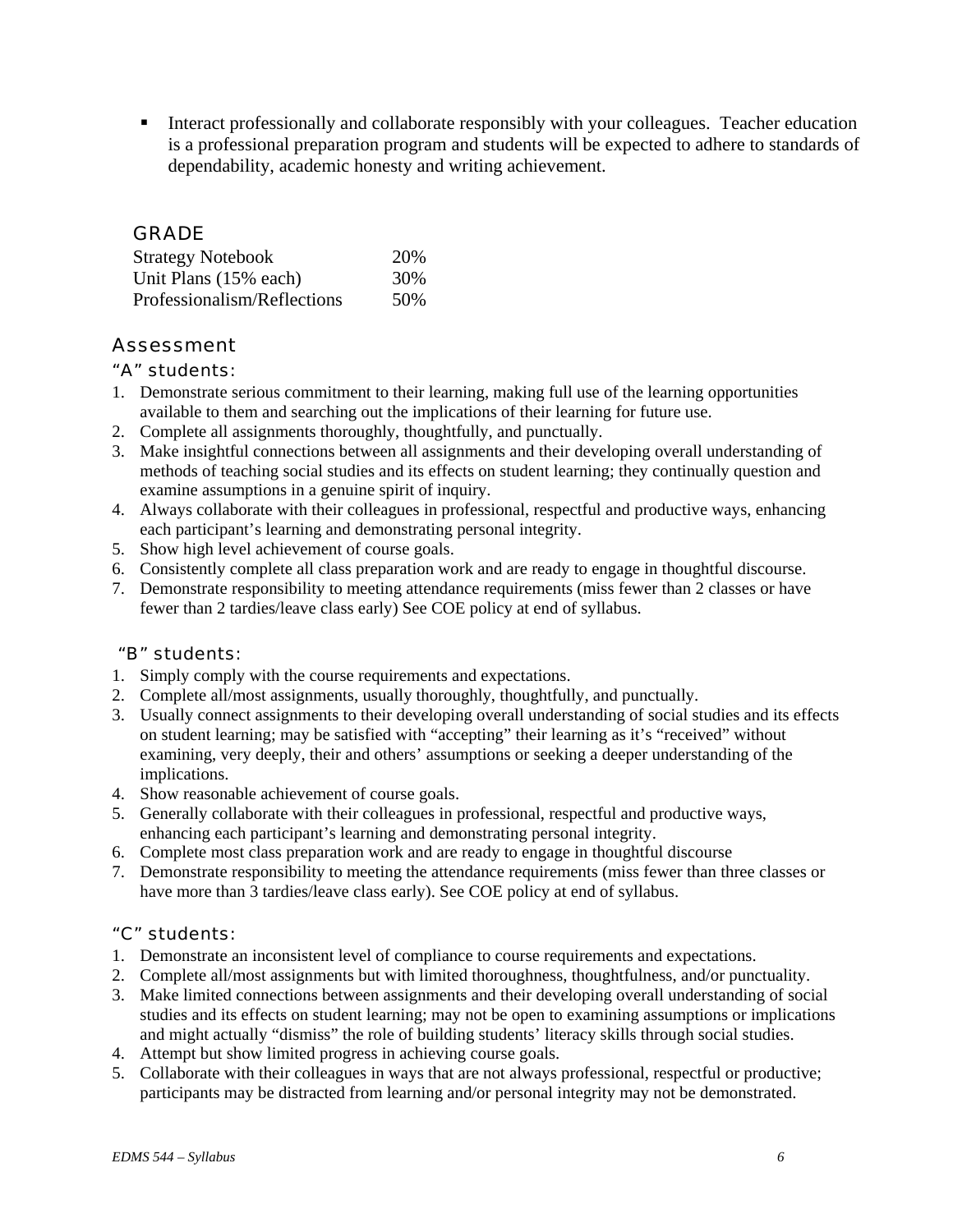- 6. Complete some class preparation work and are generally under-prepared to engage in thoughtful discourse
- 7. Meet the minimum attendance requirements or have excessive tardies/leave class early. See COE policy at end of syllabus.

#### "D" or "F" students:

Fail to meet the minimum requirements of a "C." The specific grade will be determined based on rate of assignment completion, attendance, etc.

In order to receive a California State Teaching Credential, you must maintain a B average in your College of Education classes and receive no lower than a  $C+$  in any one course. A grade lower than a  $C+$  indicates serious concern about a student's readiness for a teaching credential—significant concerns exist about his/her quality of learning, quality of work, etc. If you are concerned about meeting this requirement at any time, you should talk with your instructor.